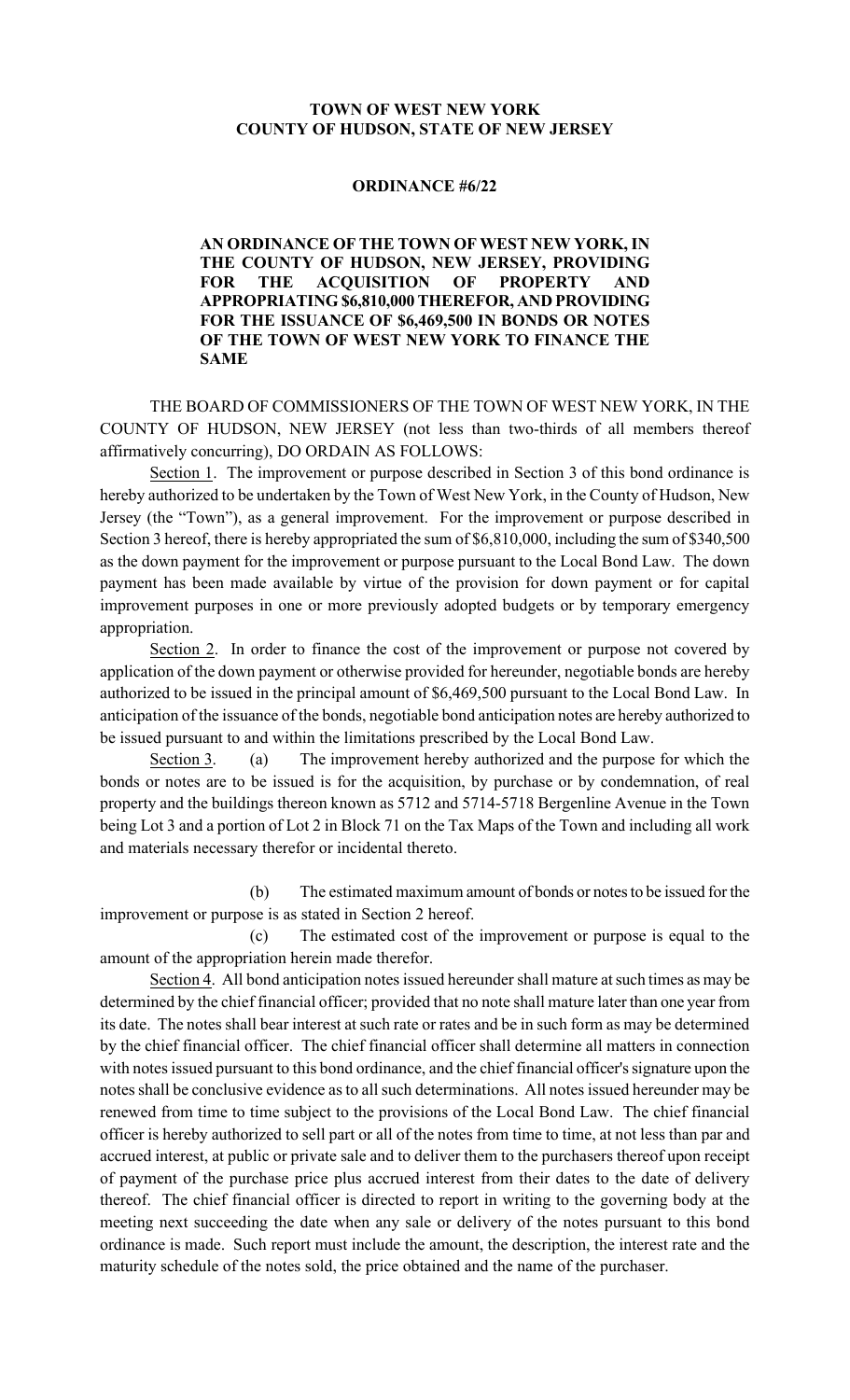Section 5. The capital budget or temporary capital budget (as applicable) of the Town is hereby amended to conform with the provisions of this bond ordinance to the extent of any inconsistency herewith. In the event of any such inconsistency and amendment, the resolution in the form promulgated by the Local Finance Board showing full detail of the amended capital budget or amended temporary capital budget (as applicable) and capital program as approved by the Director of the Division of Local Government Services is on file with the Clerk and is available there for public inspection.

Section 6. The following additional matters are hereby determined, declared, recited and stated:

(a) The improvement or purpose described in Section 3 of this bond ordinance is not a current expense. No part of the costs thereof has been or shall be specially assessed on property specially benefited thereby.

(b) The period of usefulness of the improvement or purpose, within the limitations of the Local Bond Law, according to the reasonable life thereof computed from the date of the bonds authorized by this bond ordinance, is 15 years.

(c) The Supplemental Debt Statement required by the Local Bond Law has been duly prepared and filed in the office of the Clerk, and a complete executed duplicate thereof has been filed in the office of the Director of the Division of Local Government Services in the Department of Community Affairs of the State of New Jersey. Such statement shows that the gross debt of the Town as defined in the Local Bond Law is increased by the authorization of the bonds and notes provided in this bond ordinance by \$6,469,500, and the obligations authorized herein will be within all debt limitations prescribed by that Law.

(d) An amount not exceeding \$300,000 for items of expense listed in and permitted under N.J.S.A. 40A:2-20 is included in the estimated cost indicated herein for the improvement or purpose.

Section 7. Any grant moneys received for the purposes described in Section 3 hereof shall be applied either to direct payment of the cost of the improvement or to payment of the obligations issued pursuant to this bond ordinance. The amount of obligations authorized hereunder shall be reduced to the extent that such funds are so used.

Section 8. The full faith and credit of the Town is hereby pledged to the punctual payment of the principal of and the interest on the obligations authorized by this bond ordinance. The obligations shall be direct, unlimited obligations of the Town, and the Town shall be obligated to levy ad valorem taxes upon all the taxable property within the Town for the payment of the obligations and the interest thereon without limitation of rate or amount.

Section 9. The chief financial officer of the Town is hereby authorized to prepare and to update from time to time as necessary a financial disclosure document to be distributed in connection with the sale of obligations of the Town and to execute such disclosure document on behalf of the Town. The chief financial officer is further authorized to enter into the appropriate undertaking to provide secondary market disclosure on behalf of the Town pursuant to Rule 15c2-12 of the Securities and Exchange Commission (the "Rule") for the benefit of holders and beneficial owners of obligations of the Town and to amend such undertaking from time to time in connection with any change in law, or interpretation thereof, provided such undertaking is and continues to be, in the opinion of a nationally recognized bond counsel, consistent with the requirements of the Rule. In the event that the Town fails to comply with its undertaking, the Town shall not be liable for any monetary damages, and the remedy shall be limited to specific performance of the undertaking.

Section 10. To the extent that any previous ordinance or resolution is inconsistent herewith or contradictory hereto, said ordinance or resolution is hereby repealed or amended to the extent necessary to make it consistent herewith.